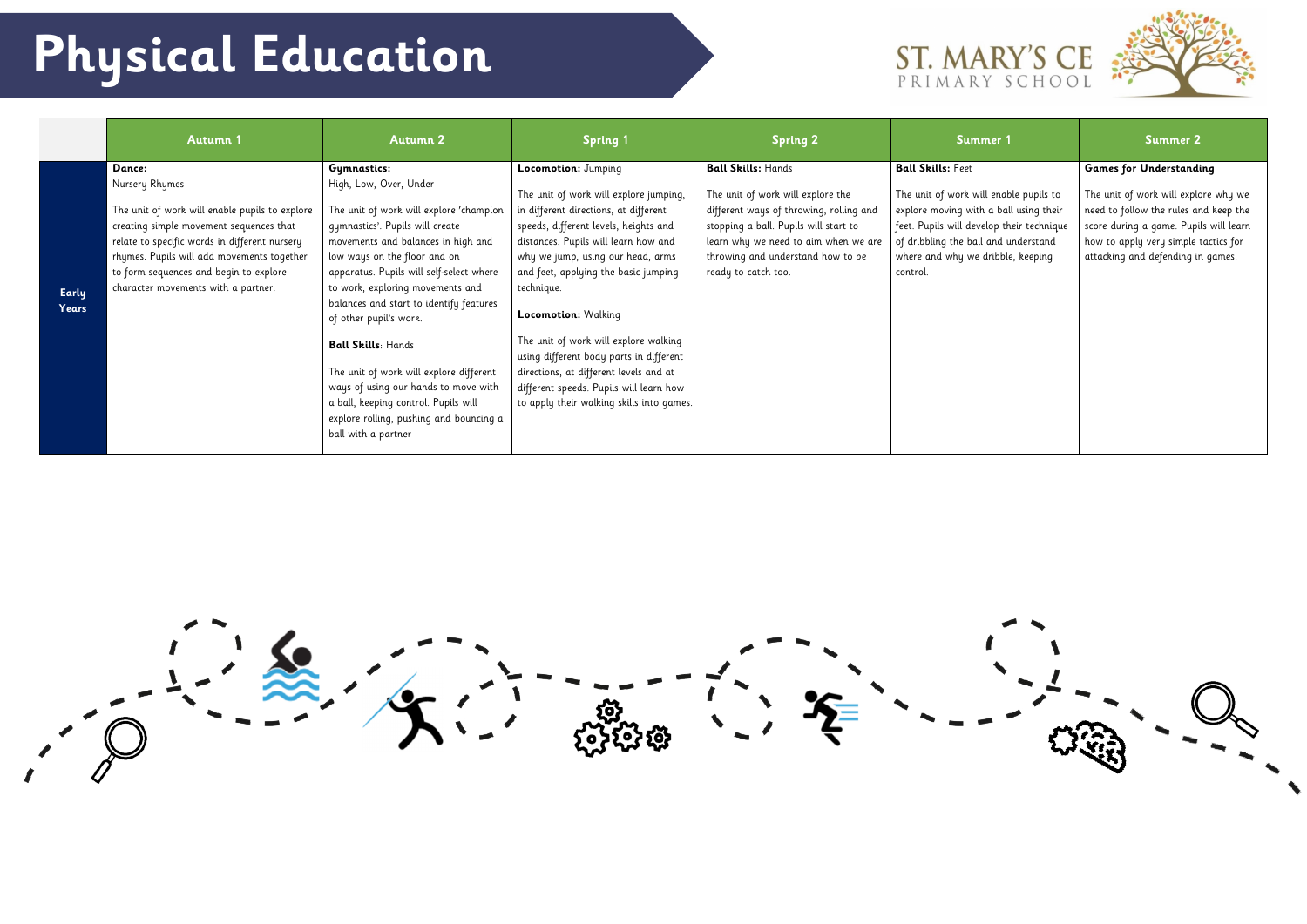|        | <b>Autumn 1</b>                                                                                                                                                                                                                                                                                                                             | <b>Autumn 2</b>                                                                                                                                                                                                                                                                                                                                                                                                                                                                                                                                                                                                                                                                  | <b>Spring 1</b>                                                                                                                                                                                                                                                                                                                                                                                                                                                                                                                                                                         | <b>Spring 2</b>                                                                                                                                                                                                                                                                                                                                                                                                                                                                                                                                                    | Summer 1                                                                                                                                                                                                                                                                                                                                                                                                                                                                                                                                                      | <b>Summer 2</b>                                                                                                                                                                                                                                                                                                               |
|--------|---------------------------------------------------------------------------------------------------------------------------------------------------------------------------------------------------------------------------------------------------------------------------------------------------------------------------------------------|----------------------------------------------------------------------------------------------------------------------------------------------------------------------------------------------------------------------------------------------------------------------------------------------------------------------------------------------------------------------------------------------------------------------------------------------------------------------------------------------------------------------------------------------------------------------------------------------------------------------------------------------------------------------------------|-----------------------------------------------------------------------------------------------------------------------------------------------------------------------------------------------------------------------------------------------------------------------------------------------------------------------------------------------------------------------------------------------------------------------------------------------------------------------------------------------------------------------------------------------------------------------------------------|--------------------------------------------------------------------------------------------------------------------------------------------------------------------------------------------------------------------------------------------------------------------------------------------------------------------------------------------------------------------------------------------------------------------------------------------------------------------------------------------------------------------------------------------------------------------|---------------------------------------------------------------------------------------------------------------------------------------------------------------------------------------------------------------------------------------------------------------------------------------------------------------------------------------------------------------------------------------------------------------------------------------------------------------------------------------------------------------------------------------------------------------|-------------------------------------------------------------------------------------------------------------------------------------------------------------------------------------------------------------------------------------------------------------------------------------------------------------------------------|
| Year 1 | Dance: The Zoo<br>The unit of work will challenge pupils to<br>respond to the stimulus (different zoo<br>animals) using a range of different,<br>controlled movements showing character<br>expression. Pupils will learn how to co-<br>ordinate and control their bodies to<br>perform movements, creating a<br>sequence.                   | <b>Ball Skills: Hands</b><br>The unit of work will develop pupils'<br>sending and receiving skills, applying<br>and developing understanding of where<br>we send a ball and why. Pupils will<br>combine their sending and receiving<br>skills to keep possession. Pupils will<br>explore stopping the ball.<br>Gymnastics: Wide, Narrow, Curled<br>The unit of work will develop pupils'<br>ability to apply 'champion gymnastics'<br>as they explore movements and balances<br>in wide, narrow and curled ways on the<br>floor and on apparatus. Pupils will<br>transition between the theme words as<br>they move and develop simple<br>sequences, linking movements together. | Locomotion: Jumping<br>The unit of work will develop pupils'<br>understanding of how and why we<br>jump, using our head, arms and feet,<br>applying the correct jumping technique.<br>Pupils will begin to understand the<br>different reasons when, where and why<br>we jump in different ways<br>Locomotion: Running<br>The unit of work will develop pupils'<br>ability to run using different parts of<br>their bodies. Pupils will begin to<br>understand the basic principles of attack<br>and defence as they develop their<br>understanding of where we need to run<br>and why. | <b>Ball Skills: Feet</b><br>The unit of work will develop pupils'<br>ability to apply effective dribbling skills.<br>Pupils will develop their understanding<br>of why we need to be accurate when<br>kicking (passing) a ball. Pupils will be<br>able to collaborate and work together in<br>a team.<br>Health and Wellbeing<br>The unit of work will introduce pupils to<br>agility, balance and co-ordination,<br>understanding what they mean and why<br>they are important. Pupils will perform<br>circuits to develop their application and<br>understanding | <b>Ball Skills: Hands</b><br>The unit of work will challenge pupils to<br>apply their understanding of underarm<br>and overarm throwing to beat their<br>opponents. Pupils will further extend<br>their understanding of why we need to<br>be accurate when we throw.<br><b>Team Building</b><br>The unit of work will introduce<br>teamwork. Pupils will explore and learn<br>why it is important to include everyone<br>when working as a team and what<br>makes an effective team. Pupils will<br>begin to explore simple strategies to<br>solve problems. | Games for Understanding: Attack v<br>Defence<br>The unit of work will develop pupils'<br>ability to apply the principles of attack<br>vs defence, with a particular focus on<br>creating simple attacking tactics in order<br>to move the ball up the court, creating<br>an attack that results in a shooting<br>opportunity. |
| Year 2 | <b>Dance: Explorers</b><br>The unit of work will develop pupil's<br>ability to create and develop their<br>characters, adding movements,<br>expression and emotion to their<br>performance. Pupils will be able to<br>create a motif and will develop their<br>motifs with a partner to include some<br>different elements of choreography. | <b>Ball Skills: Hands</b><br>The unit of work will challenge pupils to<br>combine their developing dribbling,<br>passing and receiving skills in order to<br>keep possession and score a point. Pupils<br>will apply these skills in teams in various<br>games and activities.<br><b>Gymnastics:</b> Linking<br>The unit of work will challenge pupils to<br>explore different ways that they can link<br>movements and balances together.<br>Pupils will apply 'champion gymnastics'<br>and be able to perform a sequence on<br>apparatus focused on; jumps, rolls and<br>balances.                                                                                             | Locomotion: Dodging<br>The unit of work will challenge pupils to<br>apply their knowledge of how, where<br>and why to dodge. Pupils will learn the<br>roles of attacking and defending and<br>start to understand when we attack and<br>when we defend while using their<br>dodging skills.<br>Locomotion: Jumping<br>The unit of work will challenge pupils to<br>apply their prior learning of how to<br>jump and use this to jump in<br>combination and link jumps. Pupils will<br>continue to develop their ability to apply<br>jumping in games.                                   | <b>Ball Skills: Feet</b><br>The unit of work will challenge pupils to<br>apply their knowledge and<br>understanding of dribbling, passing and<br>receiving in order to keep possession as<br>a team and score a point.<br><b>Health and Wellbeing</b><br>The unit of work will consolidate pupils'<br>understanding of agility, balance and co-<br>ordination, applying these elements of<br>fitness in a variety of activities. Pupils<br>will perform circuits, understanding how<br>motivation can enhance performance.                                         | <b>Ball Skills: Hands</b><br>The unit of work will challenge pupils to<br>apply their understanding of underarm<br>and overarm throwing to beat their<br>opponents. Pupils will further extend<br>their understanding of why we need to<br>be accurate when we throw.<br><b>Team Building</b><br>The unit of work will develop pupils'<br>ability to apply effective teamwork,<br>ensuring that everyone is included and<br>understands their role. Pupils will begin<br>to develop and apply simple strategies<br>to solve problems.                         | Attack v Defence: Games for<br>Understanding<br>The unit of work will challenge pupils to<br>create simple defending and attacking<br>tactics, while continuing to develop an<br>understanding of the transition from<br>defence to attack. Pupils will apply these<br>tactics as a team into games                           |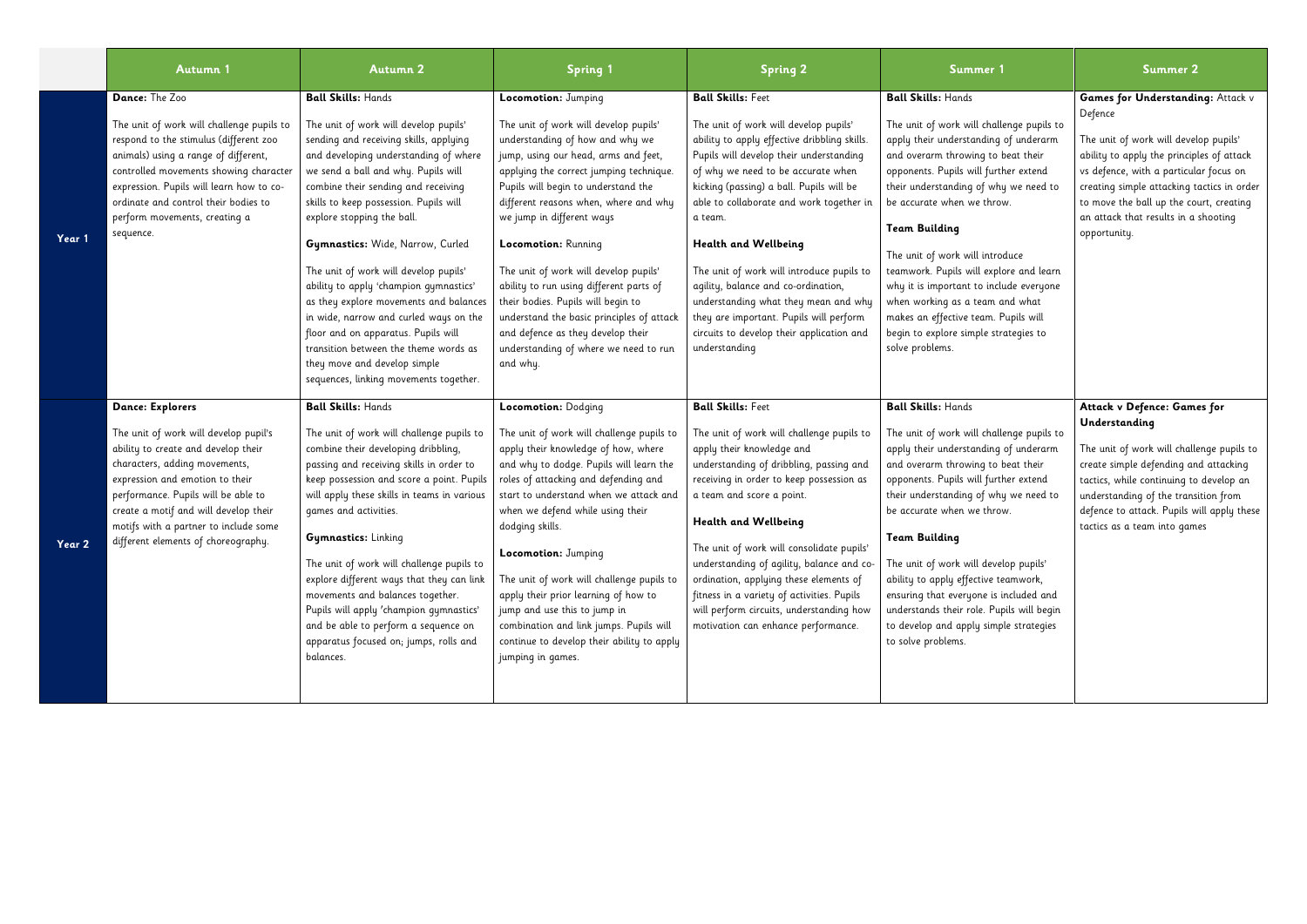|        | <b>Autumn 1</b>                                                                                                                                                                                                                                                                                                                                                                                                                                                                                                                                                                                                                                                                                                                               | <b>Autumn 2</b>                                                                                                                                                                                                                                                                                                                                                                                                                                                                                                                                                                                                                                                              | <b>Spring 1</b>                                                                                                                                                                                                                                                                                                                                                                                                                                                                                                                                                                           | <b>Spring 2</b>                                                                                                                                                                                                                                                                                         | Summer 1                                                                                                                                                                                                                                                                                                                                                                                                                                                                                                                                                                                                                                                                                                                 | <b>Summer 2</b>                                                                                                                                                                                                                                                                       |
|--------|-----------------------------------------------------------------------------------------------------------------------------------------------------------------------------------------------------------------------------------------------------------------------------------------------------------------------------------------------------------------------------------------------------------------------------------------------------------------------------------------------------------------------------------------------------------------------------------------------------------------------------------------------------------------------------------------------------------------------------------------------|------------------------------------------------------------------------------------------------------------------------------------------------------------------------------------------------------------------------------------------------------------------------------------------------------------------------------------------------------------------------------------------------------------------------------------------------------------------------------------------------------------------------------------------------------------------------------------------------------------------------------------------------------------------------------|-------------------------------------------------------------------------------------------------------------------------------------------------------------------------------------------------------------------------------------------------------------------------------------------------------------------------------------------------------------------------------------------------------------------------------------------------------------------------------------------------------------------------------------------------------------------------------------------|---------------------------------------------------------------------------------------------------------------------------------------------------------------------------------------------------------------------------------------------------------------------------------------------------------|--------------------------------------------------------------------------------------------------------------------------------------------------------------------------------------------------------------------------------------------------------------------------------------------------------------------------------------------------------------------------------------------------------------------------------------------------------------------------------------------------------------------------------------------------------------------------------------------------------------------------------------------------------------------------------------------------------------------------|---------------------------------------------------------------------------------------------------------------------------------------------------------------------------------------------------------------------------------------------------------------------------------------|
| Year 3 | Dance: Wild Animals<br>The unit of work will challenge pupils to<br>respond to different stimuli being able to<br>sustain characters to add drama and<br>emotion to the dance. Pupils will bring<br>together the choreography to create a<br>final performance in groups.<br>Games: Tag Rugby<br>The unit of work will explore how to<br>apply the principles of attack vs defence,<br>with a particular focus on passing and<br>moving to score a try. Pupils will<br>develop their understanding of when,<br>where and why they need to create<br>space when they are attacking.                                                                                                                                                            | <b>Gymnastics:</b> Symmetry & Asymmetry<br>The unit of work will focus on exploring<br>movements and balances in symmetrical<br>and asymmetrical ways. Pupils will<br>create sequences starting with their<br>symmetrical balance on apparatus,<br>moving out of it and travelling to a new<br>piece of apparatus and ending in their<br>asymmetrical balances applying flow<br>Games: Basketball<br>The unit of work will explore how to<br>apply the principles of attack vs defence,<br>with a particular focus on passing and<br>moving, dribbling and shooting. Pupils<br>will learn how to keep possession and<br>eventually score in order to win a<br>modified game. | Games: Hockey<br>The unit of work will explore how to<br>apply the principles of attack vs defence,<br>with a particular focus on passing and<br>moving and dribbling. Pupils will learn<br>how to keep possession and eventually<br>score in order to win a modified game.<br>Games: Dodgeball<br>The unit of work will explore how to<br>apply the principles of attack vs defence<br>in dodgeball. Pupils will develop an<br>understanding of when, where and why<br>we need to dodge, throw, catch and<br>change direction during a game.                                             | <b>Games: Football</b><br>The unit of work will explore how to<br>apply the principles of attack vs defence,<br>with a particular focus on passing and<br>moving and dribbling. Pupils will learn<br>how to keep possession and eventually<br>score in order to win a modified game.                    | <b>Athletics</b><br>The unit of work will explore how we<br>can use our bodies to run as fast as<br>possible, exploring the correct technique<br>individually and within teams. Pupils will<br>also begin to examine how to jump as<br>far as possible and compare throwing<br>accurately with throwing for distance.<br><b>Games:</b> Cricket<br>The unit of work will explore how to<br>apply the principles of attack vs defence<br>in a cricket context. Pupils will learn how<br>to utilise fielding skills to keep the<br>batter's score as low as possible. Pupils<br>will also explore batting skills to outwit<br>the fielders and score as many runs<br>(points) as possible.                                  | Games: Tennis<br>The unit of work will explore how to<br>apply the principles of attack vs defence<br>in order to win a game of tennis. Pupils<br>will understand where and why we<br>throw/hit the ball on the court and be<br>introduced to basic shot techniques.                  |
| Year 4 | Dance: Cats<br>The unit of work will challenge pupils to<br>explore movement through<br>improvisation, introducing unison and<br>matching. Pupils will sustain their<br>characters to add drama and emotion to<br>the dance. Pupils will extend their dance<br>skills by using more complex interacting<br>movements, actions and incorporate<br>apparatus.<br>Games: Tag Rugby<br>The unit of work will develop pupils'<br>ability to apply the principles of attack<br>vs defence. Pupils will combine passing<br>and moving to develop ways of creating<br>space to beat an opponent to score a<br>try. Pupils will also develop tagging and<br>to explore different ways the defending<br>team can prevent the attackers from<br>scoring. | <b>Gymnastics:</b> Bridges<br>The unit of work will focus on exploring<br>bridge balances and the ways we can<br>move in and out of them over and under<br>them, on the floor and on the<br>apparatus. Pupils will create sequences<br>combining movements and bridge<br>balances in pairs, applying flow and<br>challenging their creativity.<br><b>Games:</b> Basketball<br>The unit of work will develop pupils'<br>ability to apply the principles of attack<br>vs defence, with a particular focus on<br>creating simple attacking tactics in order<br>to move the ball up the court, creating<br>an attack that results in a shooting<br>opportunity                   | Games: Hockey<br>The unit of work will develop pupils'<br>ability to apply the principles of attack<br>vs defence, with a particular focus on<br>creating simple attacking tactics in order<br>to move the ball up the court, creating<br>an attack that results in a shooting<br>opportunity.<br>Games: Dodgeball<br>The unit of work will develop pupils'<br>ability to apply the principles of attack<br>vs defence in games. Pupils will apply<br>their throwing, catching and dodging<br>skills combining these with their<br>understanding of team work to try and<br>win the game. | <b>Games: Football</b><br>The unit of work will develop pupils'<br>ability to apply the principles of attack<br>vs defence, with a particular focus on<br>creating simple attacking tactics in order<br>to move the ball up the pitch, creating<br>an attack that results in a shooting<br>opportunity. | <b>Athletics</b><br>The unit of work will develop pupils'<br>ability to develop their own sprinting<br>technique, analysing their own<br>performance. Pupils will compare<br>sprinting to running for distance and<br>pacing. The unit will introduce throwing<br>for distance with javelins and explore<br>the triple jump.<br>Games: Cricket<br>The unit of work will develop pupil's<br>ability to apply the principles of attack<br>vs defence in a cricket context. Pupils<br>will develop a range of more advanced<br>fielding skills to keep the batter's score<br>as low as possible. Pupils will also<br>develop their batting skills to outwit the<br>fielders and score as many runs (points)<br>as possible. | Games: Tennis<br>The unit of work will develop pupils'<br>ability to apply the principles of attack<br>vs defence in order to win a game of<br>tennis. Pupils will create space to win<br>points and apply the developing racket<br>skills using forehand and backhand<br>techniques. |